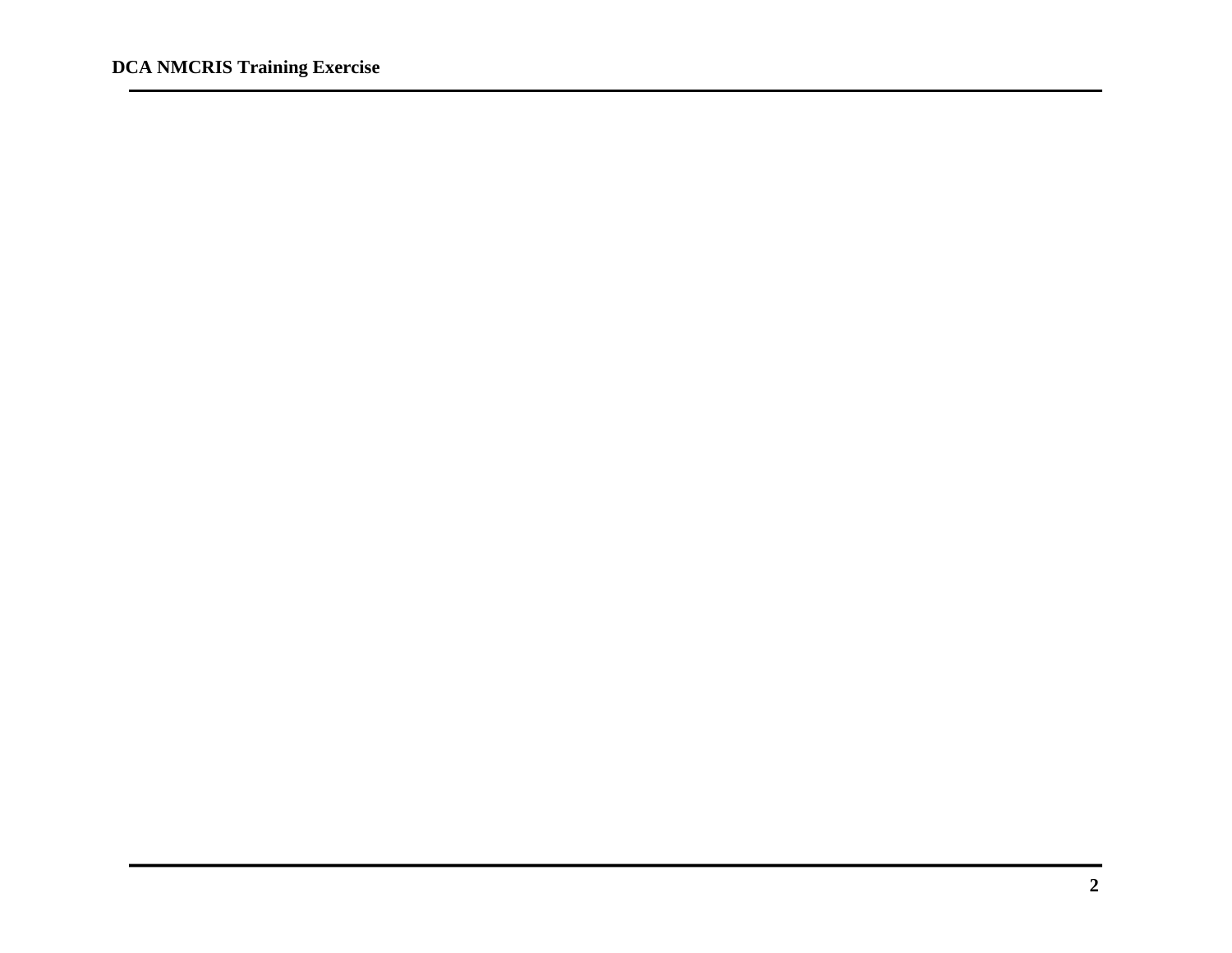### *Step 1***:** *Open NMCRIS Map Service Application*

a. Enter [http://nmcris.dca.state.nm.us](http://nmcris.dca.state.nm.us/) into your web browser to get to the NMCRIS page.

We assume that you have filled in the online form to request an account and currently have a login name and password.

| <b>New Mexico Cultural Resource Information System</b><br><b>DCA</b><br><b>Archaeological Records Management Section</b> |
|--------------------------------------------------------------------------------------------------------------------------|
|                                                                                                                          |
|                                                                                                                          |
|                                                                                                                          |
|                                                                                                                          |
|                                                                                                                          |
|                                                                                                                          |

This will take you to NMCRIS Core Tabular Application (CTA) referred to as Data Entry Application. At this point you could query and view a specific activity before interacting with it in the spatial viewer.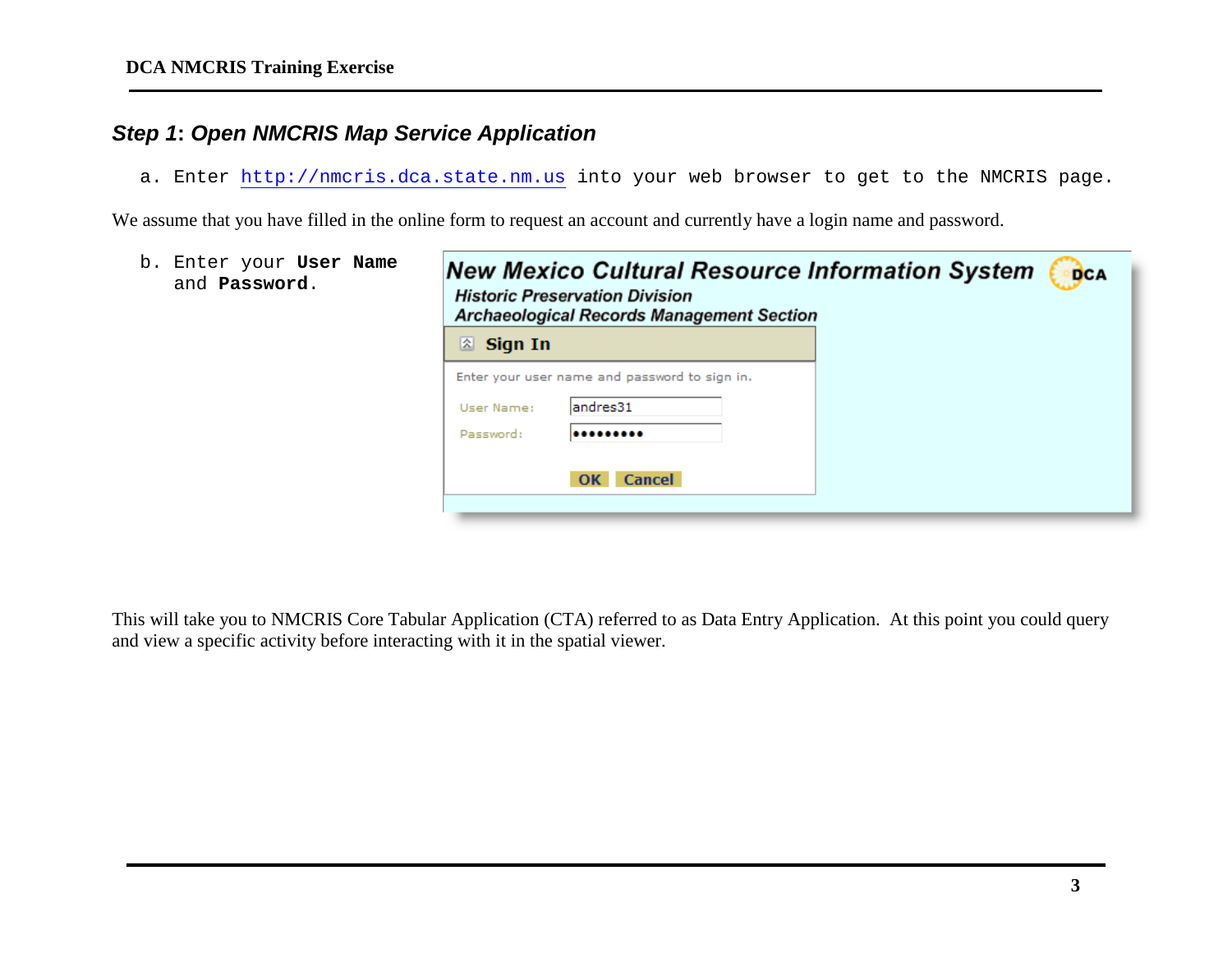### *Step 2: Query a Created Activity Number*

First we will query an activity to which we want to associate resources.

a. From the CTA Activity List, enter an existing NMCRIS Activity No. This should be based on a known activity you have already created.

You will see the resulting record based on the search.

b. Select the **Edit Registration** icon

to take you back to the page where you initially registered this activity.

| <b>Registration</b>      |                       | <b>NMCRIS Activities</b> | <b>Core Tabular Application</b><br><b>Resources</b> | <b>Reports</b> | <b>GIS</b> | <b>Sign Out</b> |
|--------------------------|-----------------------|--------------------------|-----------------------------------------------------|----------------|------------|-----------------|
| Activity List            |                       |                          |                                                     |                |            |                 |
|                          | Search                |                          |                                                     |                |            | Go              |
| Find NMCRIS Activity No. |                       |                          |                                                     |                |            | Go.             |
| Perf Organization Name   |                       | All                      |                                                     |                |            | Go.             |
|                          | Lead Agency           | All                      |                                                     |                |            | ▼               |
|                          | Activity Type         | All                      |                                                     |                |            |                 |
|                          | <b>Total Acres</b>    |                          |                                                     |                |            |                 |
|                          | <b>Resource Count</b> |                          |                                                     |                |            |                 |
|                          | <b>Record Status</b>  | All                      |                                                     |                |            |                 |

|    |                                                                                                                                                                                                                                                                                                                                                     |  | $\sqrt{2}$<br>e Fie               |  |  |                                                             |                 |  |
|----|-----------------------------------------------------------------------------------------------------------------------------------------------------------------------------------------------------------------------------------------------------------------------------------------------------------------------------------------------------|--|-----------------------------------|--|--|-------------------------------------------------------------|-----------------|--|
|    |                                                                                                                                                                                                                                                                                                                                                     |  | NMCRIS Activity No. Record Status |  |  | GIS (click)                                                 | Performing Org. |  |
| In | $\begin{picture}(180,10) \put(0,0){\line(1,0){10}} \put(10,0){\line(1,0){10}} \put(10,0){\line(1,0){10}} \put(10,0){\line(1,0){10}} \put(10,0){\line(1,0){10}} \put(10,0){\line(1,0){10}} \put(10,0){\line(1,0){10}} \put(10,0){\line(1,0){10}} \put(10,0){\line(1,0){10}} \put(10,0){\line(1,0){10}} \put(10,0){\line(1,0){10}} \put(10,0){\line($ |  |                                   |  |  | 116643 Data entry in progress   No GIS -> Browse All Gnomon |                 |  |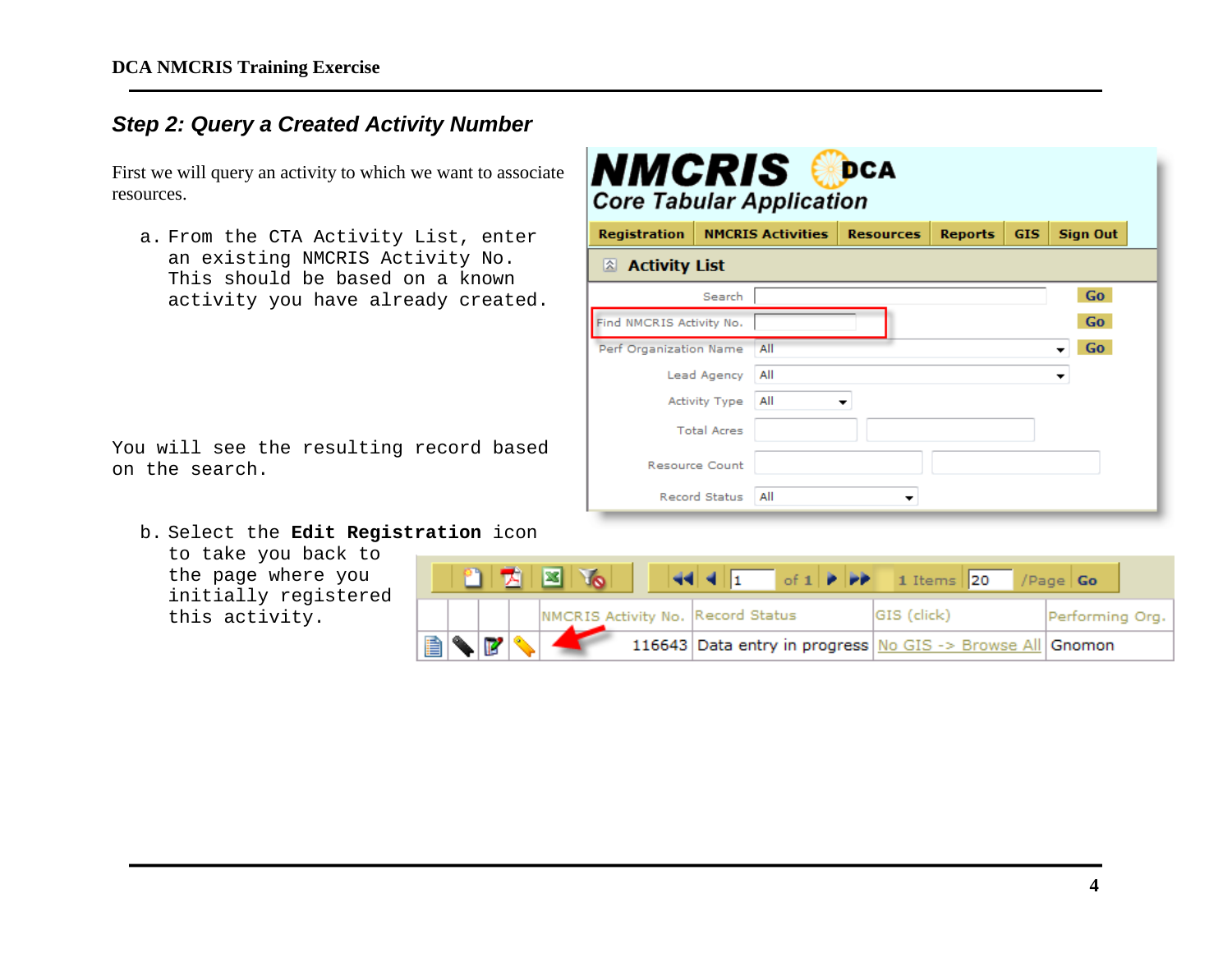## *Step 3: Add Discovered Resources*

Now you will attach some new resources to this activity.

a. From the Activity Registration tabs, select the **Discovered Resources** tab.

|                              | NMCRIS<br><b>Core Tabular Application</b>                                                       | DCA |  |  |  |           |  |  |  |  |  |
|------------------------------|-------------------------------------------------------------------------------------------------|-----|--|--|--|-----------|--|--|--|--|--|
| <b>Registration</b>          | <b>NMCRIS Activities</b><br><b>Resources</b><br><b>Reports</b><br><b>Sign Out</b><br><b>GIS</b> |     |  |  |  |           |  |  |  |  |  |
| <b>Activity Registration</b> |                                                                                                 |     |  |  |  |           |  |  |  |  |  |
|                              | Activity Registration   Discovered Resources   Previously Registered Resources                  |     |  |  |  | Documents |  |  |  |  |  |

b. Enter the required information for this record and click **Save**.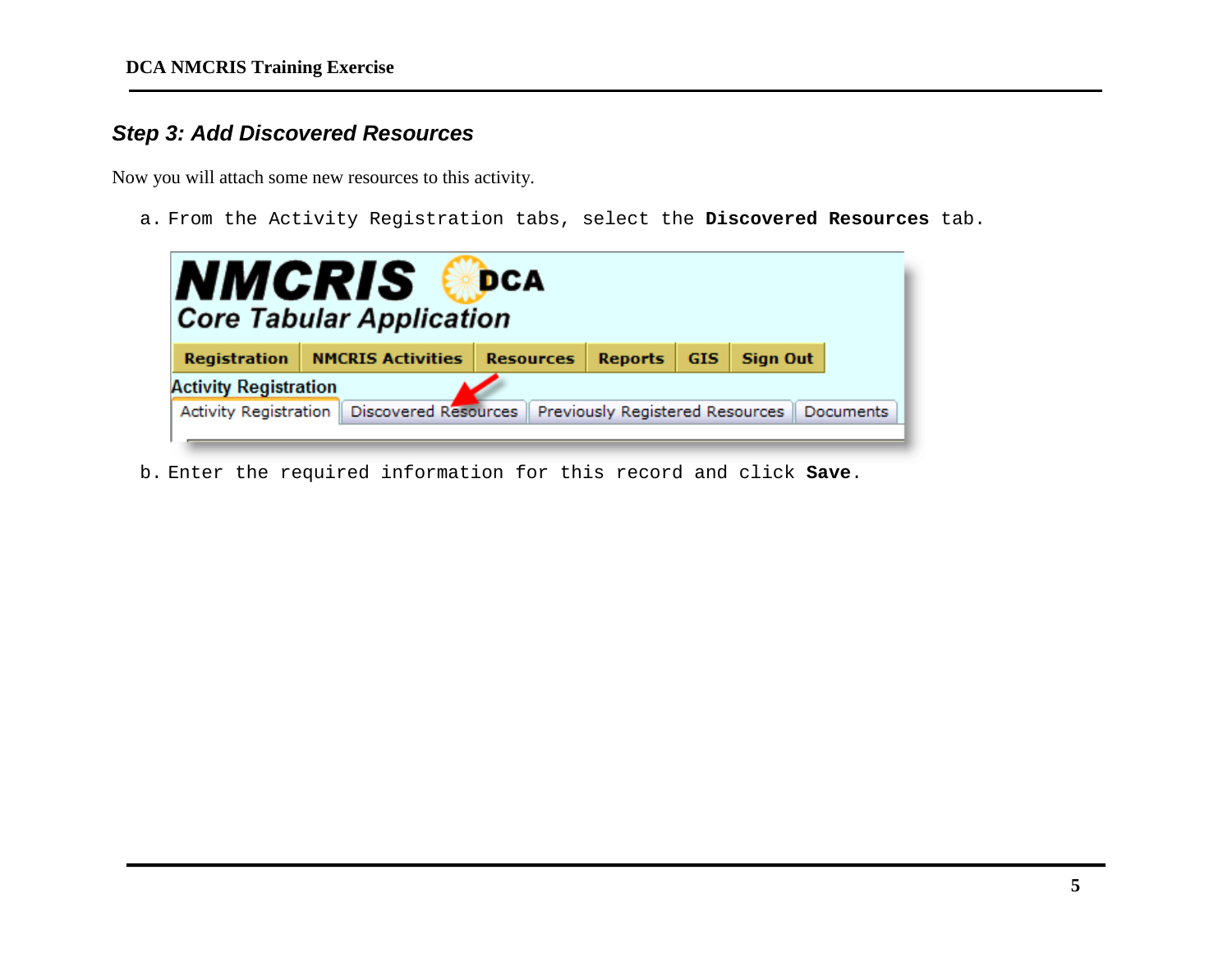| <b>Registration</b>   |                              |                             | <b>NMCRIS Activities</b> | <b>Resources</b> | <b>Reports</b> | <b>GIS</b><br><b>Sign Out</b>                                                        |   |           | Geister, Scott (21) [TestUsers] 7/21/2010 11:18:29 PM |                   |      |
|-----------------------|------------------------------|-----------------------------|--------------------------|------------------|----------------|--------------------------------------------------------------------------------------|---|-----------|-------------------------------------------------------|-------------------|------|
|                       | <b>Activity Registration</b> |                             |                          |                  |                |                                                                                      |   |           |                                                       |                   |      |
|                       |                              |                             |                          |                  |                | Activity Registration Discovered Resources Previously Registered Resources Documents |   |           |                                                       |                   |      |
| Resource Type<br>Site |                              | $\mathcal{L}_{\mathcal{A}}$ | Field Number             |                  |                | Occupation Type                                                                      |   | Site Type |                                                       | Collections Made? |      |
|                       |                              |                             | Site 55                  |                  |                | <b>HIST</b>                                                                          | ۰ |           | STRUCTURAL / ARCHAEOLOGY                              | ▾▏▒               | Save |
|                       |                              |                             |                          |                  |                |                                                                                      |   |           |                                                       |                   |      |
| ы                     | $\mathcal{L}$                |                             | $44$ $1$ of $1$ $P$ $PP$ |                  | 3 Items 10     | /Page Go                                                                             |   |           |                                                       |                   |      |
|                       | Prefix Number Field Number   |                             |                          |                  |                | Resource Type Collections Made?                                                      |   |           |                                                       |                   |      |
| X LA                  | 164349 98787                 |                             |                          |                  | $\sim$         | Site                                                                                 | n |           |                                                       |                   |      |

c. You will see the new resource listed at the bottom of the table. The newest resources entered will automatically fall to the bottom of the list.

|      |                | Prafix Number Field Number |                    | Resource Type Collections Made? |
|------|----------------|----------------------------|--------------------|---------------------------------|
| X LA | 164349 98787   |                            | Site               | Ð                               |
| X LA | 164351 Site 1  |                            | $\frac{1}{2}$ Site | Ð                               |
| X LA |                | 164352 Site 456            | - Site             |                                 |
| X LA | 164353 Site 55 |                            | $\frac{1}{2}$ Site | B                               |

d. If you mistakenly entered this resource, then you could click the **Delete** icon and click the **Save** icon.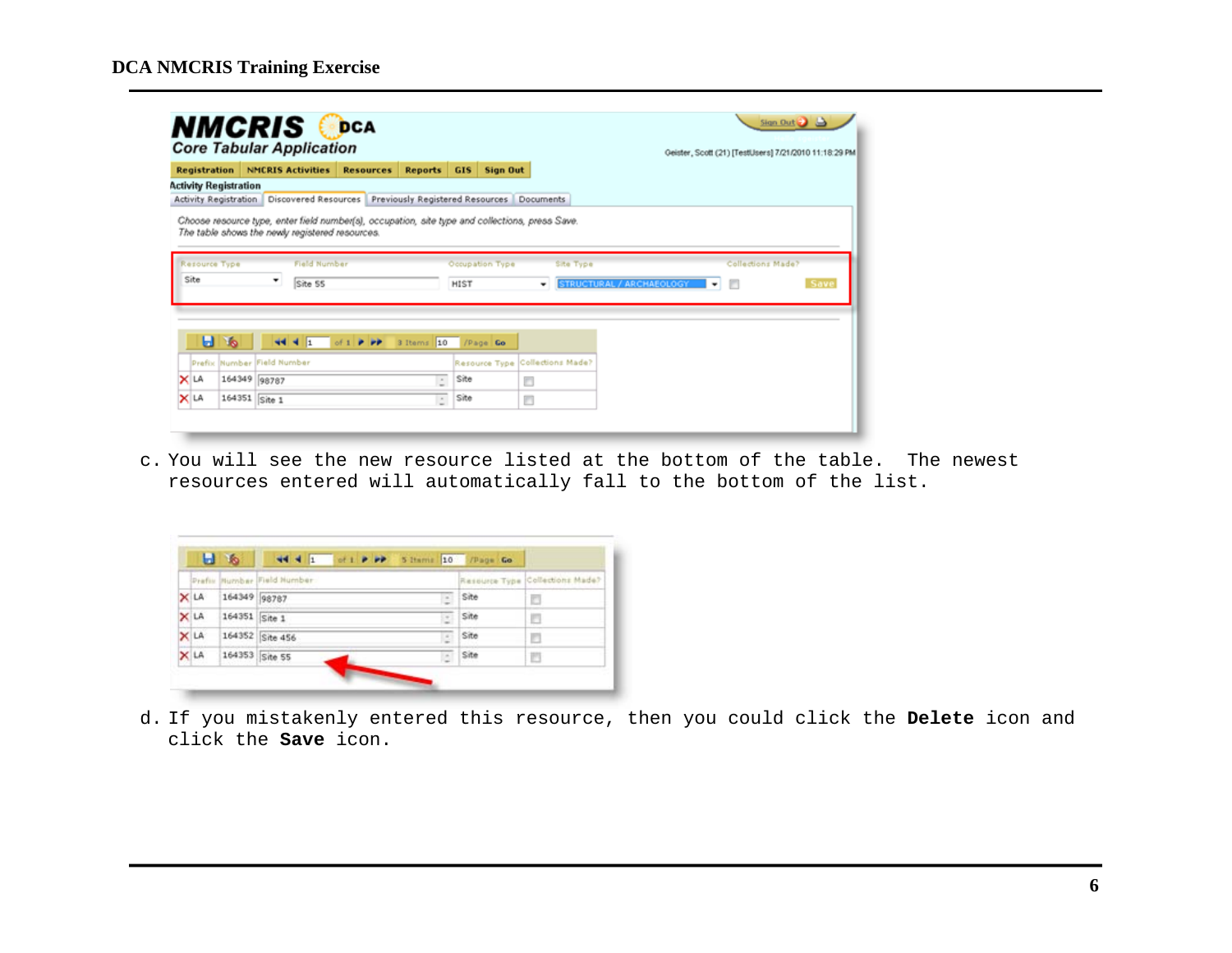|      |                | Prefix Number Field Number |                    | Resource Type Collections Made? |
|------|----------------|----------------------------|--------------------|---------------------------------|
| X LA | 164349 98787   | ÷                          | Site               | B                               |
| X LA | 164351 Site 1  | ÷.                         | Site               | n                               |
| X LA |                | 164352 Site 456<br>÷       | Site               |                                 |
| XA   | 164353 Site 55 |                            | $\frac{1}{2}$ Site | Ð                               |

e. Please enter 2 more resources for use later in the editing exercise.

### *Step 4: Query Resources by Activity*

Knowing your activity number, you should now be able to see all resources attached to it.

a. Under the Resources tab, select **Resource List (by Activity)**.



b. Use your specific activity number to enter in the From and To fields.